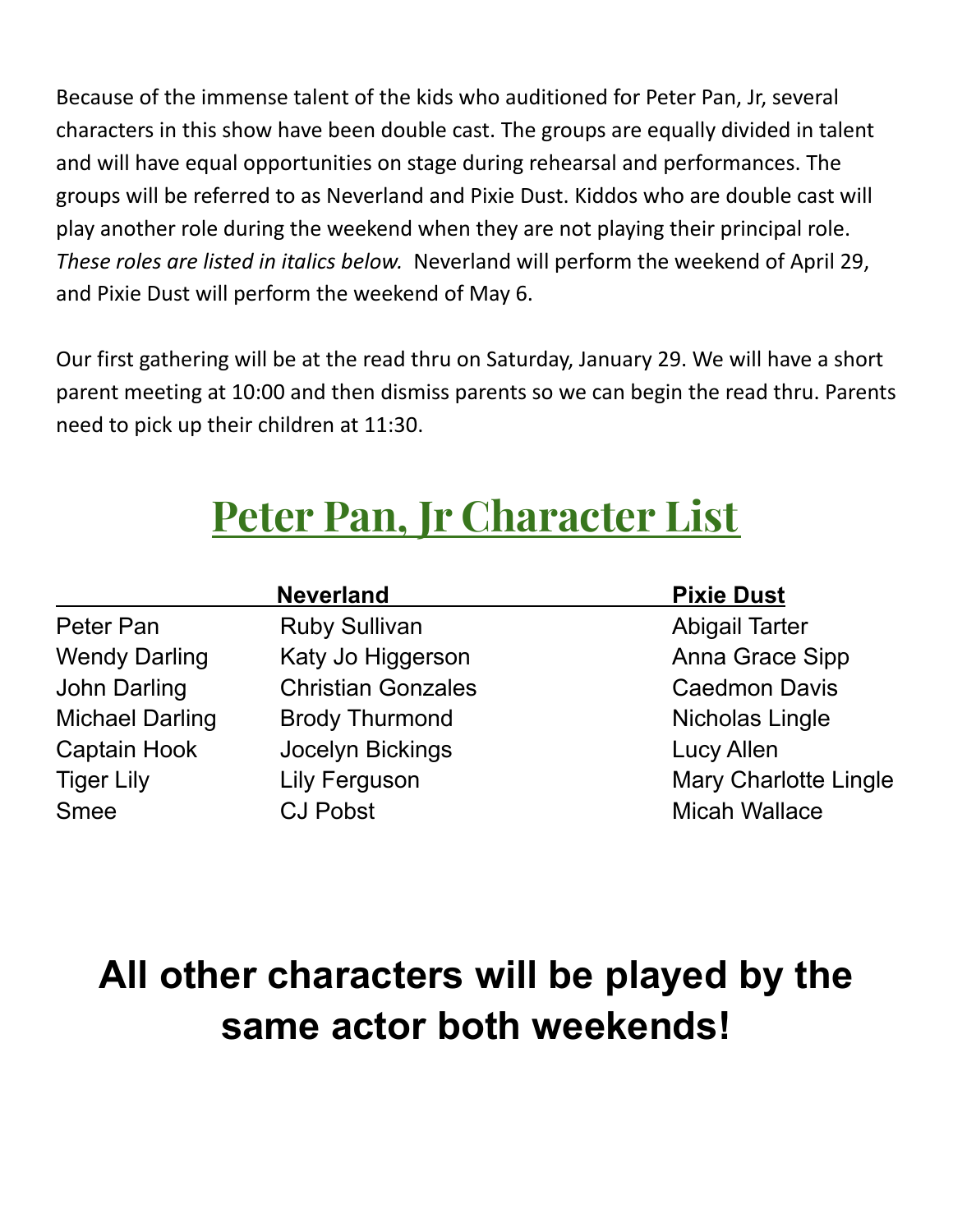## **Darling Family**

(Each of these characters has a second role. Keep looking!) Nana-dog Sawyer Thurkill

- Liza-housekeeper Halyn Munday Mrs. Darling Kylee Owens
- Mr. Darling Will Ferguson

#### **Lost Boys**

- Nibs Sara Mulcahy
- Slightly Johnathan Chittenden
- Curley Payton Mercer
- Twin #1 Maggie Collins
- Twin #2 Kambry Adell
- Tootles Addison Moreland

Lost Boys Ensemble *Christian Gonzales, Caedmon Davis, Brody Thurmond, Nicholas Lingle*, Bryan Lee Brown, Royce James, Ella Drake, Chloe Hahn, Kenley Bell, Sophia Cashmer, Willow Recker, Ender Mercer, Timothy Wallace